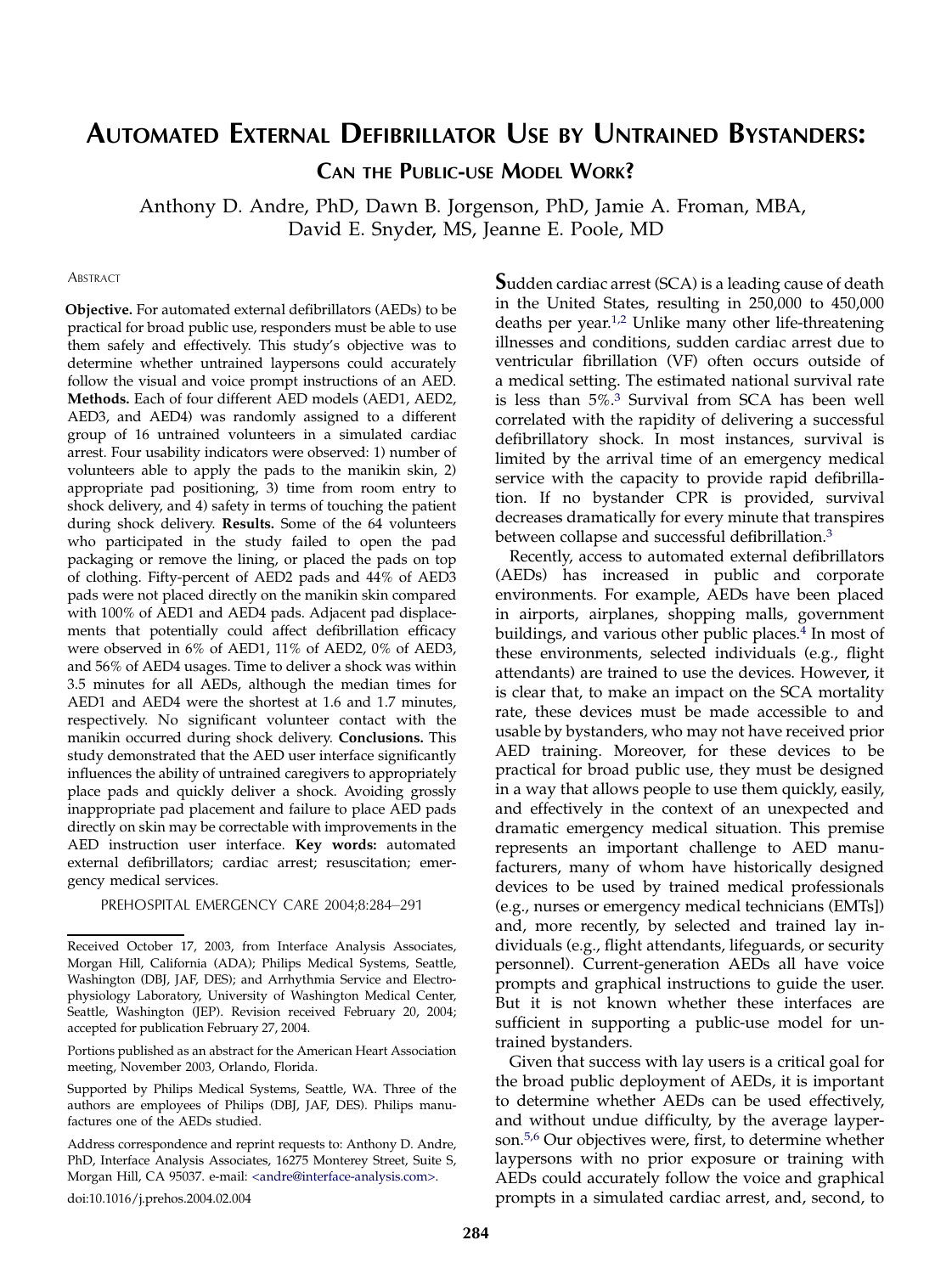determine if there were observable differences between four AEDs in terms of usability. The primary goal of this study was to gain insight into AED usage with untrained volunteers. This information could then be incorporated into the design improvements of AEDs. The four usability factors evaluated were: 1) number of volunteers able to remove pads from packaging, remove the liner, and apply the pads to the manikin skin, 2) appropriate pad placement as guided by the manufacturer's pad icon, 3) time from room entry to shock, and 4) safety in terms of touching the patient during shock delivery.

## **METHODS**

## Volunteer Selection and Randomization

The study was conducted in April 2003 at the Usability Testing Research Facility of Interface Analysis Associates, a human factors, ergonomics, and usability consulting firm. Adult participants between the ages of 35 and 55 years were recruited via public advertisement and direct-mail letters to local businesses. Participants were prescreened via phone interview and excluded if they worked in medical or related fields, or had any exposure to, prior training, or familiarity with AEDs. Participants were also excluded if they self-disclosed any of the following: poor English comprehension, cardiopulmonary resuscitation (CPR) training within the last 24 months, sight or hearing impairment (that was not corrected), or injuries or disabilities that would prevent the participant from bending down, kneeling on the ground, or holding a package. All participants granted written permission and received \$50 for participation. The study was exempted from institutional review board approval because it did not meet the criteria of an investigational study and was determined to have nonsignificant risk.

Volunteers were assigned to one of the four AED groups using a stratified random sampling technique, where gender and age were equally distributed across the four groups. Within the block randomization strata, volunteers were sequentially assigned to an AED in the order they presented for testing. Each of the four AEDs was used by a different group of 16 participants.

# AEDs Used

To examine our assumption that AEDs differ in the quality of voice and graphical prompts, thus affecting usability, four different AEDs were studied: AED1 was the Philips HeartStart OnSite (Seattle, WA), AED2 was the Zoll AED Plus (Chelmsford, MA), AED3 was the Cardiac Science Powerheart (Irvine, CA), and AED4 was the Medtronic CRPlus (Minneapolis, MN). To make the simulation more realistic, clinical AEDs were used as opposed to AED trainers. The AEDs were



FIGURE 1. The manikin with wires stitched into the skin covering the right and left sides from the upper chest through the abdomen. The wires were attached inside the manikin to a rhythm simulator to provide the electrocardiographic (ECG) ventricular fibrillation (VF) signal. The wires allowed transmission of impedance and ECG signals to the electrode pads simulating a patient in VF.

modified so that, when the shock button was pressed, no actual shock was delivered. No other modifications were made to the AEDs. Fully charged batteries and clinical pads were used throughout the study.

## Resuscitation Simulation Setup

The volunteers were asked to rush into a room and attempt to use an AED to resuscitate a victim of sudden cardiac arrest. Volunteers were provided with only basic information about the main functions of an AED ([Appendix A\)](#page-7-0) before they entered the room where they found a fully clothed, full-sized adult manikin (Resusci Anne; Laerdal Medical, Wappingers Falls, NY) on the floor and one of the four AEDs nearby. The volunteers were guided only by the instructions (the AED voice and graphical prompts) specific to that AED. The manikin was dressed in pants, a button-front shirt, and zippered jacket. Wires were stitched into the plastic skin covering the right and left sides of the manikin from the upper chest through the abdomen and attached to a rhythm simulator (Symbio AED Simulator; Symbio Corporation, Beaverton, OR) to provide the electrocardiograph (ECG) VF signal (Figure 1). The wires allowed transmission of impedance and ECG signals to the electrode pads simulating a patient in VF. The AEDs were able to detect that the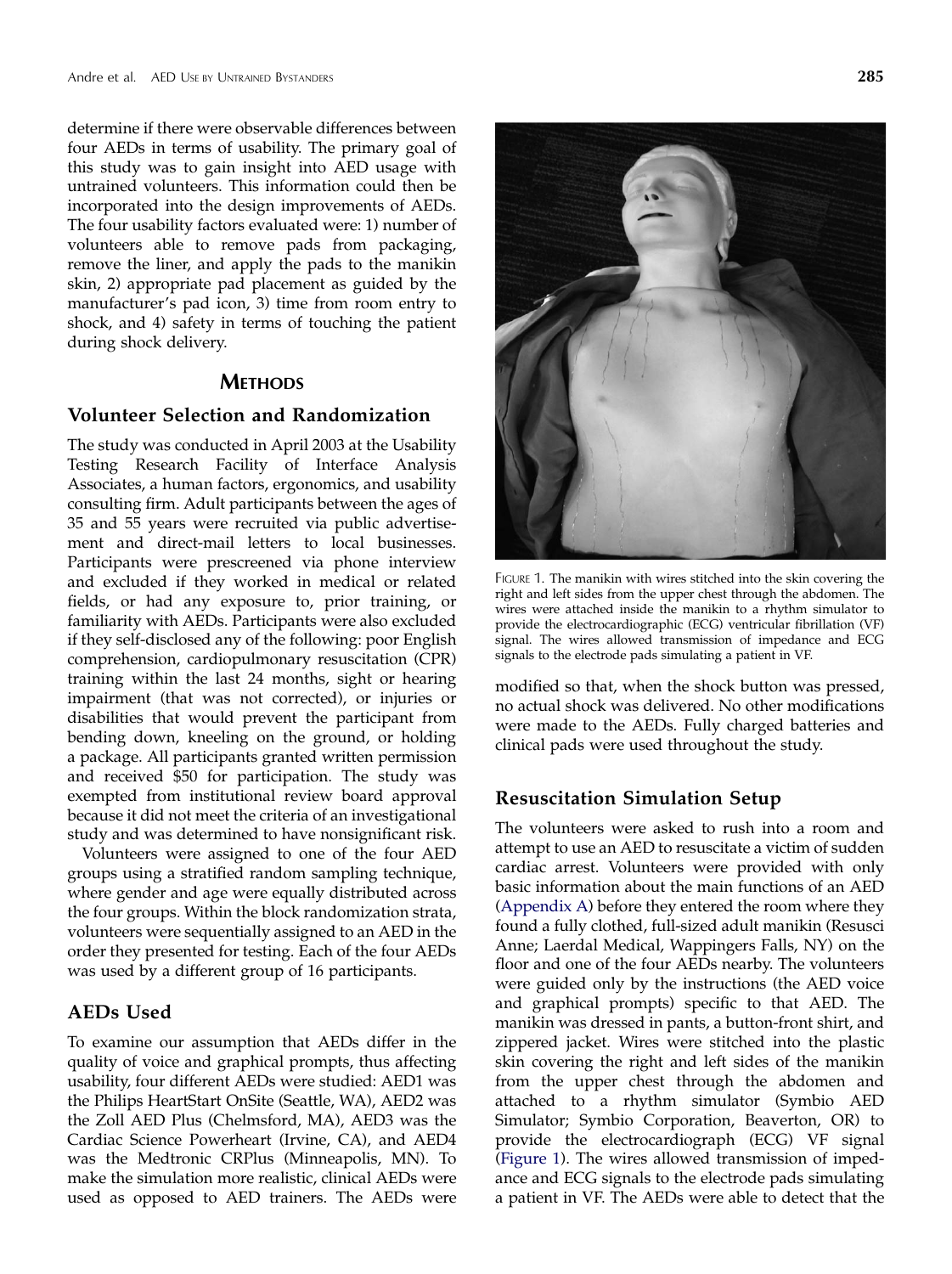pads had been placed and analyze the signal when one pad was placed on the right side of the chest, and the other pad placed on the left side of the chest. Note that the wires intentionally covered a large area of the manikin so that the volunteers would not deduce correct pad position. The AED would then analyze the signal and advise a shock. Note that a limitation of the test setup was that if both pads were placed on the same side of the chest, only an asystolic signal was transmitted to the AED (so no shock was advised). In addition, any pad placed in the middle of the chest (where no wires were present) or with only a small portion making contact with the wire, resulted in an inability of the AED to recognize that the pads had been placed on the manikin. Two remote-controlled video cameras were used to record the AED use; three observers were located in a control room behind a oneway mirror.

### Assessment of Usability Factors

The number of volunteers who were able to remove pads from packaging, remove the liner, and apply the pads to the manikin skin was recorded for each AED and volunteer. The "ideal" pad position was determined before the study began based on each manufacturer's recommended location, as depicted on the pad icon for each AED. The position was agreed on by three observers (ADA, DBJ, JEP) and then a template defining the ''ideal'' pad location for each AED was created from a plastic sheet laid over the manikin thorax. This was then used to measure pad displacement from the ideal by placing the sheet over the pads after each trial and measuring the discrepancy between actual pad placement and the templateindicated ideal pad location. Measurements were made from the ideal center of the template pad to the actual center of the pad placed by the volunteer on the manikin. Electrode pad placement measures were collected immediately after each trial. Digital photos were also taken of pad positions after each trial, and these were later reviewed to further record and verify pad displacement, contact with manikin skin, and removal of pad liners.

The number of volunteers who were able to proceed through the trial to the point of pushing the shock button was recorded for each of the AEDs tested. The time from entry into the room until the AED was

TABLE 1. Demographics of Study Participants

| Device                                     | AED1       | AED <sub>2</sub> | AED <sub>3</sub> | AED4       |
|--------------------------------------------|------------|------------------|------------------|------------|
| Age in years<br>(mean $\pm$ SD, $n = 16$ ) | $44 \pm 7$ | $43 + 7$         | $45 + 6$         | $43 \pm 5$ |
| High school/vocational                     |            |                  |                  |            |
| Post-high school                           | 13         | 13               |                  |            |

AED = automated external defibrillator; SD = standard deviation.

turned on, pads were positioned, a shock was advised, and the shock was delivered was recorded. Timing was accomplished via video recording and stopwatch. Safety was defined in terms of instances of users' touching the manikin during shock delivery. The trial ended after the volunteer had successfully delivered a shock, 5 minutes had elapsed from entry into the room, the device did not advise a shock or entered the CPR pause mode, or the volunteer expressed a desire to stop.

#### Statistical Analysis

The statistical analysis was performed with StatXact, version 5 (Cytel Software, Cambridge, MA) and Statistica, version 6 (StatSoft, Tulsa, OK). Outcome variables were tested for statistical significance of overall effect using exact nonparametric methods. The Fisher-Freeman-Halton test was employed for categorical data, and the Kruskal-Wallis analysis of variance was used for continuous variables. If a statistically significant overall effect was identified, between-group comparisons were performed using Fisher's exact test for categorical data and exact Mann-Whitney tests for continuous data.

#### **RESULTS**

#### Volunteer Demographics

There were 64 volunteers who participated in the study. The occupations of the volunteers spanned a wide range of industries and activities, including teachers, security guards, sales representatives, software developers, office administrators, waitresses, and truck drivers. Each AED group comprised eight male and eight female participants. Table 1 summarizes the demographic characteristics of the four volunteer groups. The median age of the volunteers was 44 years; the distributions of ages were not statistically significantly different between the groups ( $p = 0.70$ ). The educational levels of volunteers were not statistically significantly different between the groups  $(p = 0.77)$ .

#### Simulation Setup and Data Collection

In several instances, pads were placed on the manikin in areas where no wires were present. One volunteer (using AED4) placed the right sternal pad over the sternum where there were no wires; we included the pad-placement data from this case, but time-to-shock data were not available. In two other cases (one AED1 and one AED4), both pads were placed on the same side of the chest, so again pad-placement data were included but there were no time-to-shock data. In a final case (AED1), pads were properly placed on the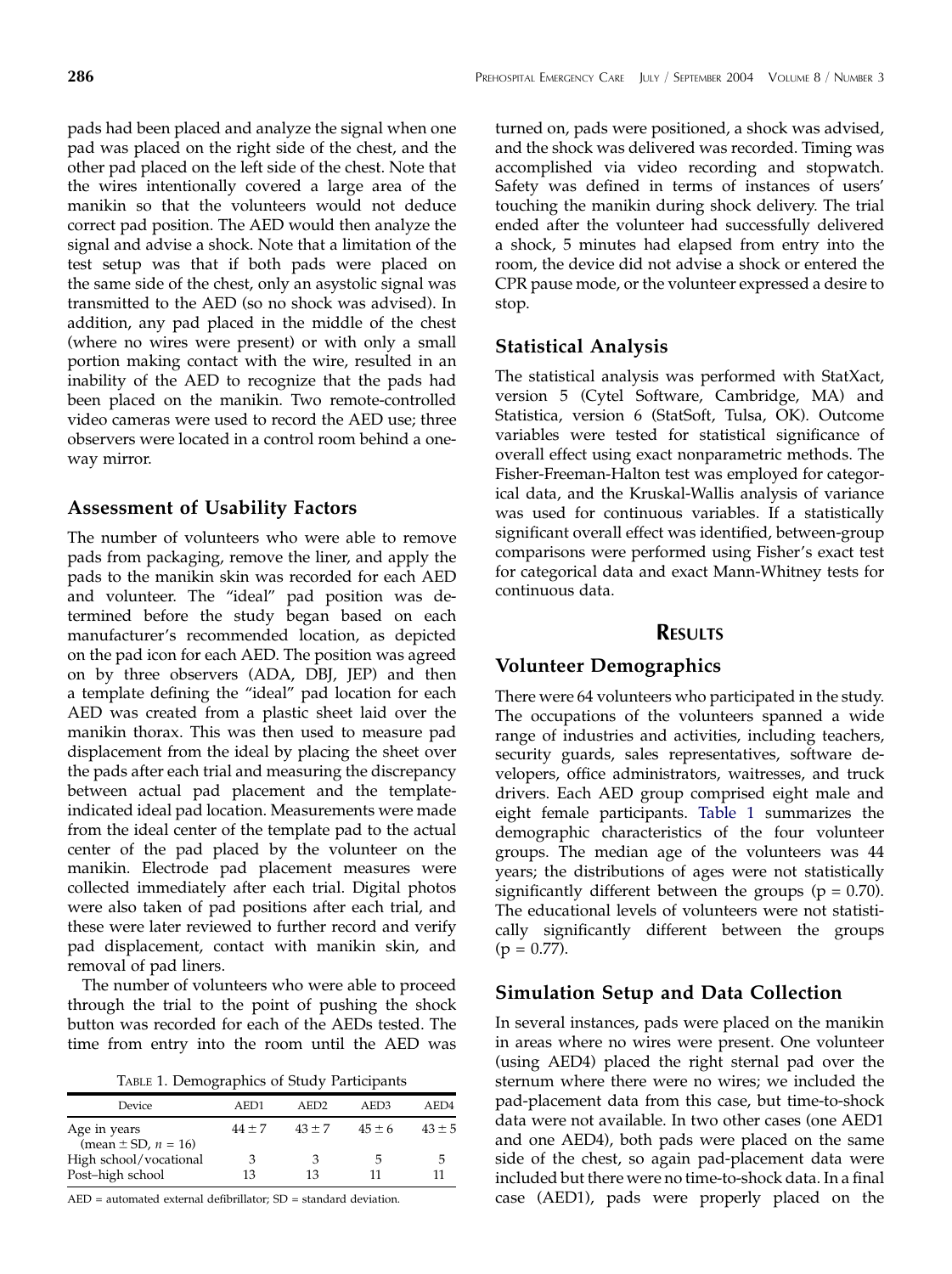| Device                      | AED1                                           | AED <sub>2</sub>                       | AED <sub>3</sub>                      | AED4                                  |
|-----------------------------|------------------------------------------------|----------------------------------------|---------------------------------------|---------------------------------------|
| Pads applied to skin        | $*100\%$ (16/16)                               | $50\%~(8/16)$                          | 56\% (9/16)                           | $*100\%$ (16/16)                      |
| Pad displacement error (cm) | $\dagger$ S 4.8 [3.0–5.9]<br>A $4.5$ [2.3–7.0] | $+$ S 3.5 [2.8–5.5]<br>A 3.5 [2.4–5.5] | $S$ 6.5 [3.8–8.4]<br>A 6.5 [4.4-10.0] | S 7.5 [4.6–16.3]<br>A 12.3 [2.8-17.4] |
| Separation of pads (cm)     | $\text{\textsterling}16.0$ [12.0–17.9]         | $\pm 15.0$ [13.0-15.3]                 | $11.0$ [7.3-12.8]                     | $5.5$ [3.8–13.8]                      |
| % Pads placed adjacent      | $+6\%$ (1/16)                                  | $+11\%$ (1/9)                          | $+0\%$ (0/13)                         | 56\% (9/16)                           |
| % Successful shock delivery | $*100\%$ (14/14)                               | $$44\%$ (7/16)                         | 75% (12/16)                           | $*100\%$ (14/14)                      |
| Time to shock (sec)         | $*99$ [84-109]<br>$n = 14$                     | <sup>\$</sup> 210 [170-287]<br>$n = 7$ | 132 [96-196]<br>$n = 12$              | $*93$ [78-115]<br>$n = 14$            |

TABLE 2. Shock Delivery and Pad Placement Measures

S = right upper parasternal pad; A = left apex pad, median [interquartile].

 $*p < 0.05$  vs AED2 and AED3.

 ${\rm tp} < 0.05$  vs. AED4.

 $\text{\#p}$  < 0.05 vs. AED3 and AED4.

 $$p < 0.05$  vs. AED3.

manikin chest, but the AED did not recommend a shock; this was subsequently identified as caused by an ECG artifact originating within the test setup, so only pad-placement data were included.

In terms of the number of volunteers able to remove pads from packaging, remove the liner, and apply the pads to the manikin skin, Table 2 contains a summary of the pad-placement results. Significant proportions of volunteers were unable to attach pads directly to the manikin skin (50% AED2 and 44% AED3). Many volunteers did not remove the pads from the packaging, placed the pads on top of clothing, or left liners on the pads. Two of the AED2 users and three of the AED3 users never managed to open the pad package. Another two AED2 users and four AED3 users failed to remove the liner from one or both electrode pads. Five AED2 users placed the pads directly over the victim's clothes (see Figure 2). Further, we observed that, in 31% of AED4 uses, participants inadvertently pulled the pad connector plug out of its socket while attempting to open the pad package.

In terms of appropriate pad location placement as guided by the manufacturer's pad icon, Table 2 summarizes the average displacement from ideal center for apical and right sternal pads for all four AEDs tested. The greatest displacement error (12.3 cm) was noted with AED4. More important was the observation that, in some instances, pads were placed in positions that were adjacent to each other, meaning locations 1) side by side, 2) on the same side of the chest, 3) at the same vertical level, or 4) touching each other. Our results demonstrated inappropriate pad adjacency in 56% of uses of AED4 ([Figure 3](#page-4-0)) uses versus a range of 0% to 11% with the other devices. Table 2 also contains the measured separation between the pads. Median separation was as low as 5.5 cm (AED4). The close proximity of the pads resulted primarily from placement of the apical pad medially and cranially.

For the time from room entry to shock delivery, nine of the 16 users of AED2 (56%) and four of the 16 users of AED3 (25%) failed to administer a shock to the simulated victim (Table 2). Three of the four AED3 users who failed to remove the liner from one of the pads still received a shock command, because the AED3 liner has small holes that allow a fraction of the pad to contact the skin even with the liner left on. These were counted as successful shock deliveries, though appropriate energy delivery for defibrillation would likely be severely compromised.

In contrast, AED1 and AED4 users were successful in delivering a shock in all valid trials. In the time it took users to deliver a shock, AED1 and AED4 were mathematically similar ([Figure 5,](#page-6-0) Table 2). The median times were well under 2 minutes, at 99 and 93 seconds, respectively. The other two devices were significantly slower, with users of AED3 taking 132 seconds (just over 2.0 minutes), and users of AED2 taking 210 seconds (or 3.5 minutes). We also looked at time per AED task for each of the four AEDs, broken down into



FIGURE 2. An example of electrode pads placed over the victim's clothes.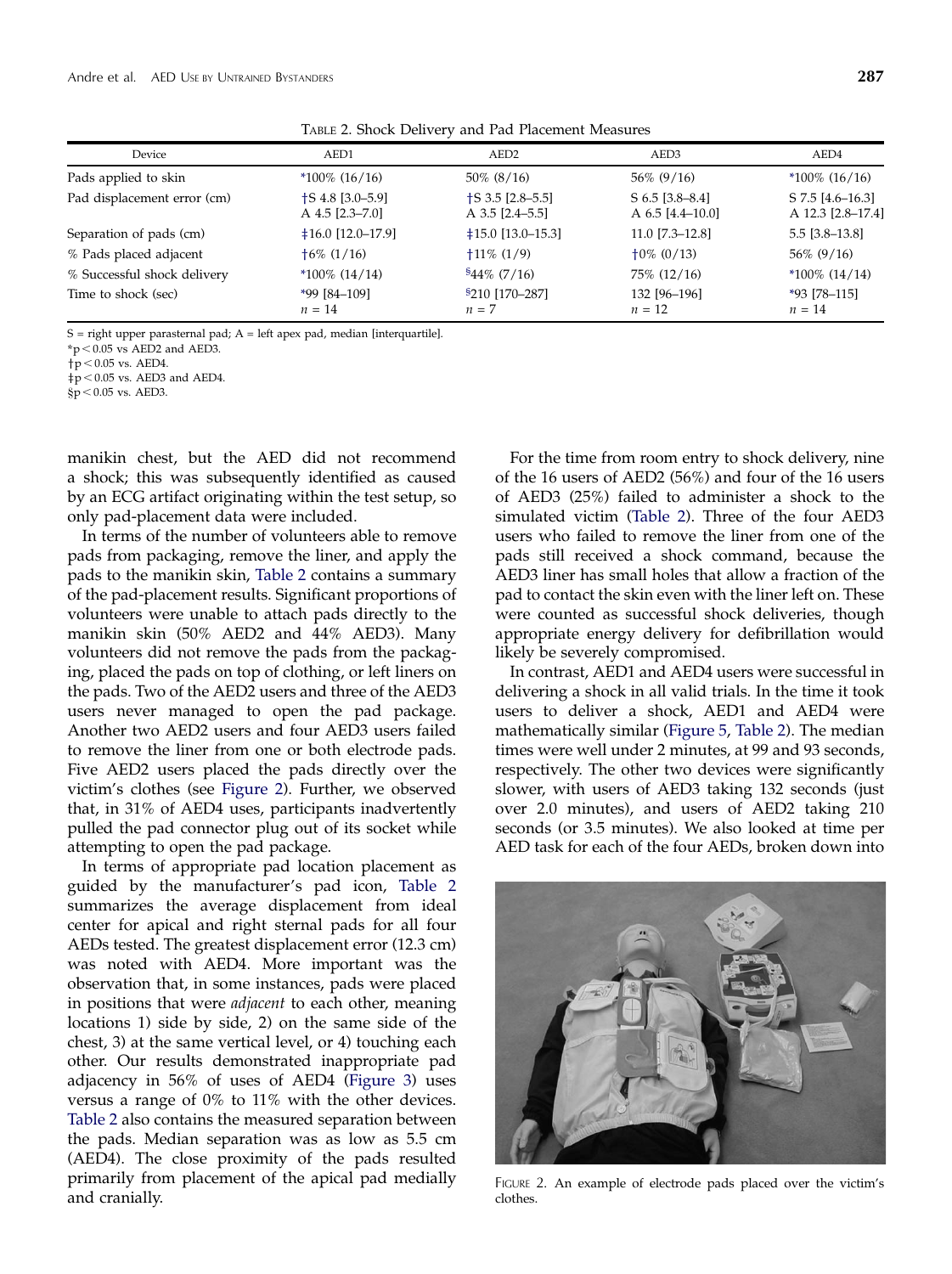FIGURE 3. An example of electrode pads placed adjacent to each other.

five time segments: AED power on, first pad on (attached), second pad on, shock command given, and shock delivered. As shown in [Figure 5,](#page-6-0) the ''lost'' time for AED2 and AED3 compared with AED1 and AED4 was primarily in achieving pad placement.

For safety in terms of touching the patient during shock delivery, in three cases the volunteer was in contact with the manikin during shock delivery. In two cases (AED4), the contact was clothing to clothing, with the participant's right knee touching the manikin's right arm and the participant's right knee touching the manikin's right knee. In one case (AED2), the participant's right knee touched the manikin's right hand (clothing-to-skin contact).

#### **DISCUSSION**

Success with untrained users is a critical goal for the broad public deployment of AEDs. We investigated the ability of untrained volunteers to use an AED without prior exposure or training with an AED. Specifically, we wanted to observe how well a layperson could initiate usage of the AED and follow through with the given directions to the point of delivering a shock. Previous studies have suggested that this is possible with some AEDs.<sup>7-11</sup> For example, the majority of patients who survived a sudden cardiac arrest in Chicago airports over a two-year period were saved by persons who had no duty to act and no prior training in the use of AEDs.[7](#page-6-0) Another study showed that naive 6th graders could successfully employ an AED.[8](#page-6-0) A recent study by Eames et al. compared ease of use of three AEDs by untrained laypeople.<sup>[9](#page-6-0)</sup> They found statistically significant differences among AEDs, including time to shock and pad position. The Eames study differs from this study in that they used AED training devices (Larsen P, personal communication,

2003), they scored all pad positions against the same criteria regardless of manufacturer's instructions, and volunteers randomly used all devices, thus introducing learning effects.

In this study of simulated cardiac arrest, we observed several important mistakes made by untrained volunteers when attempting to follow the voice and visual AED prompts. A specific focus of this study was the ability of participants to correctly position pads on the manikin. Obvious errors that would affect defibrillation success included failure to remove the pads from the packages or to remove the pad backings, or placing the pads on top of the clothes. Pad location was evaluated and compared with the manufacturer ideal location as directed by the pad icons. ''Correct'' or ''ideal'' position varies between the four AEDs, but they share the similarity of a right upper sternal and a left apical pad position. Displacement from ideal center may not have a clinical significance as long as an appropriate vector for defibrillation can be maintained. We therefore highlighted pad displacement that might raise concerns in a true clinical setting. Those were the instances when pads were placed adjacent to each other, often at the same level on the chest or on the same side of the chest. One of the AEDs (AED2) has a fixed connection between the apical and sternal pads that prevented the two pads from being placed in adjacent positions. Whether a fixed pad position would be adequate for a variety of different thorax sizes is unknown.

Another observation was the tendency to displace the left apical pad medially and cranially, which if anything would be more likely to decrease defibrillation efficacy as the two pads come into proximity of each other and the apical pad moves away from overlying the left ventricular myocardium, particularly in patients with dilated hearts. One wonders if this tendency, as well as the instances of pad adjacency, is derived from television scenarios of defibrillation where handheld paddles are usually placed in right upper and left upper parasternal positions. The risk of current shunt between the pads is a function of distance and the resulting vector defined by the specific pad placement. Caterine et al. found that, when one electrode was placed in the right parasternal position and the other within 2 cm in the left parasternal position, the theoretical percentage of current traversing the heart was significantly reduced.[12](#page-7-0)

Pad placement has been well documented as the Achilles' heel for lay responders and those with advanced training alike. $13-15$  Heames et al. tested the ability of doctors to position paddles correctly on a manikin and found 35% of the sternal and 78% of the apical paddle placements to be incorrect.[13](#page-7-0) Meischke et al. reported that the most difficult task in a simulation study with seniors was correct pad placement.<sup>[14](#page-7-0)</sup>

<span id="page-4-0"></span>

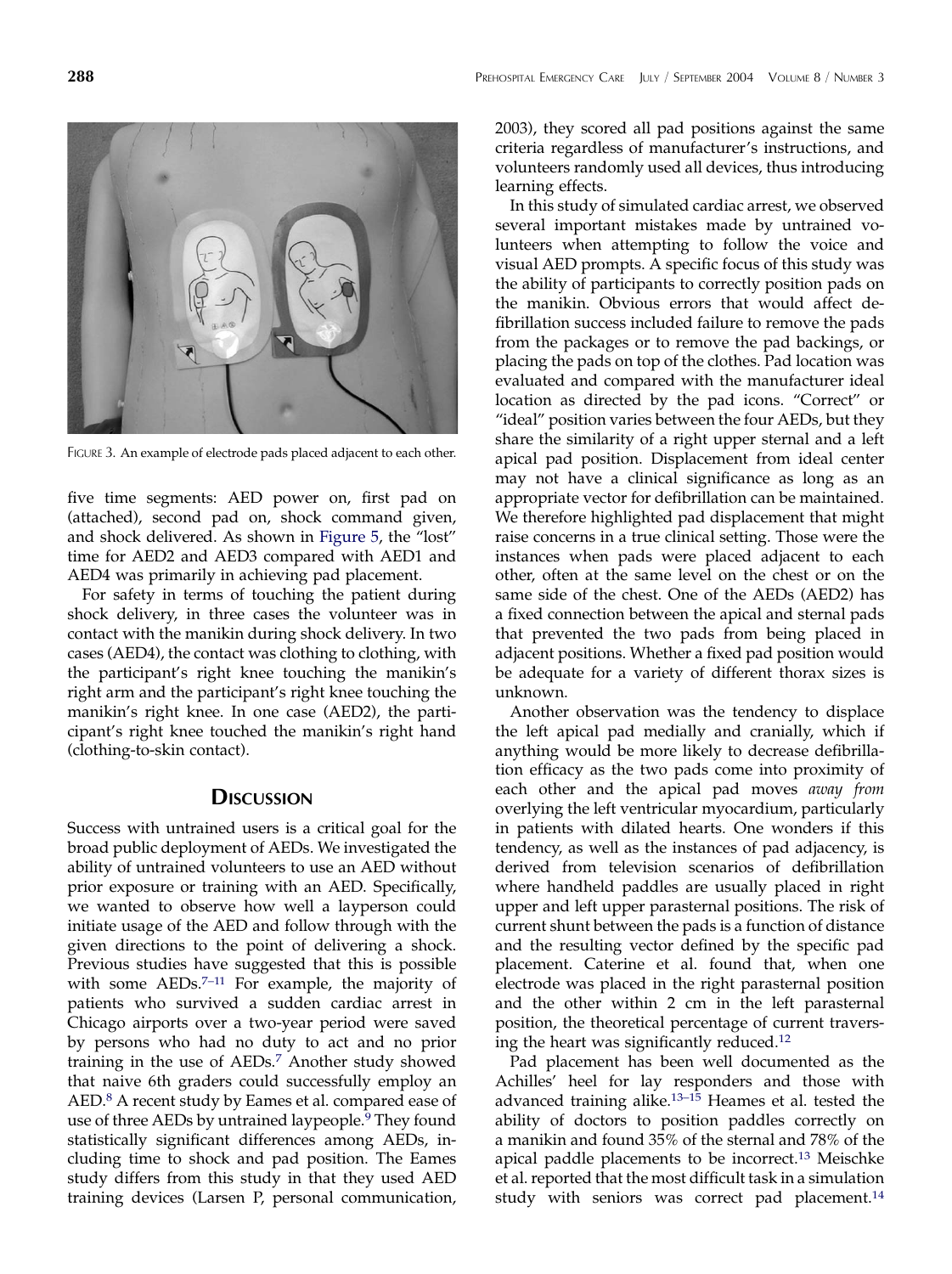Approximately 17% following initial training and 48% at the retesting three months later did not correctly place the pads on the manikin. Mattei et al. tested untrained nurses and physiotherapists and reported that 53% failed to initially position the pads correctly, although all participants were able to place the pads appropriately following training.[15](#page-7-0) This study is consistent with these previous findings and extends them to the realm of public use. We found that the least pad placement error occurred with AED1 both in terms of displacement from ideal center and in no instances of pad adjacency error. This probably is because of the very specific voice prompt ''Look carefully at the pictures on the white adhesive pads ... place pads exactly as shown in the picture'' and the fact that both pad placement icons are shown on each pad, giving users a good sense of the relative placement of the two pads (Figure 4). This was also true of AED2 and AED3, which had a low instance of pads' being placed in adjacent positions. In addition, AED1 includes sensor technology that detects the current action of the user and adjusts the voice instructions to match that action. We observed many instances with the other three devices where the audio instruction and the user's current action were incongruent.

An important issue in AED usage is how quickly a shock can be delivered. Brillhart et al. used AED recordings and emergency medical services (EMS) reports to study the time elapsed for EMTs to arrive on scene and recognize cardiac arrest to shock delivery.[16](#page-7-0) They found the median time for the EMTs was 51 seconds. The investigators suggested a 1-minute goal and a 90-second minimum standard for time to first shock by EMTs using AEDs in the field. Although most of the users of the AEDs in this study were able to deliver a shock in less than 2.0 minutes, the users of AED2 took 3.5 minutes. One difference is that users of this AED found it difficult even to turn on the device ([Figure 5\)](#page-6-0). Nevertheless, the time to shock for all the devices tested, if used in an actual SCA, would likely result in a significant time reduction compared with that which can be achieved by awaiting the arrival of most EMS responders.[17](#page-7-0)

One concern that has been raised regarding layperson usage of an AED is whether the rescuer might inadvertently receive a shock by touching the victim. We observed only three instances of participants' contacting the manikin during the simulated shock; none of these instances would likely cause serious harm. In each case, the volunteer's knee or hand made a single point of contact with the victim's clothes during shock delivery.

Resuscitating a victim of cardiac arrest involves much more than operation of an AED. Recognizing the cardiac arrest, calling EMS, and performing CPR as a bystander are all important steps; however, timely



FIGURE 4. Icon for AED1 (one of the four automated external defibrillators studied) depicting the relative locations for both pads.

defibrillation is a critical factor for those patients in VF. Defibrillators that are to be used by lay responders should be designed from a human-centered perspective. That is, they should provide useful, timely guidance, include effective and salient graphics, and induce acceptable levels of workload and stress. This study demonstrated that all AEDs share a common set of functionality and, if used correctly, result in the delivery of a shock to the victim, but the objective experiences of the users are likely to vary greatly based on the presence or absence of critical usability design attributes.

To be effectively used by untrained laypersons, AEDs targeted for use by the lay public must be tested to determine whether they are intuitive enough. In the present study, we found that performance suffered for AEDs that 1) had to be manually turned on, 2) provided a minimal and implicit set of instructions, 3) incorporated components that easily became loose or detached, 4) did not provide an image of both pads on the pad placement graphic, and 5) failed to guide the user explicitly through the pad-placement process. These five critical usability design attributes accounted for nearly all performance and behavioral deficiencies observed in this study.

#### **LIMITATIONS**

This study is limited in that it was a simulation of a cardiac arrest. However, an actual emergency situation would likely increase the stress and confusion of the rescuer and amplify some of the results found here. A limited number of volunteers participated in this observational study, which was not powered to test any specific hypothesis. Training would likely increase the ability of users to place pads appropriately and deliver a shock and is recommended in all AED manufacturers' labeling. However, in the context of public access, defibrillation users may very well be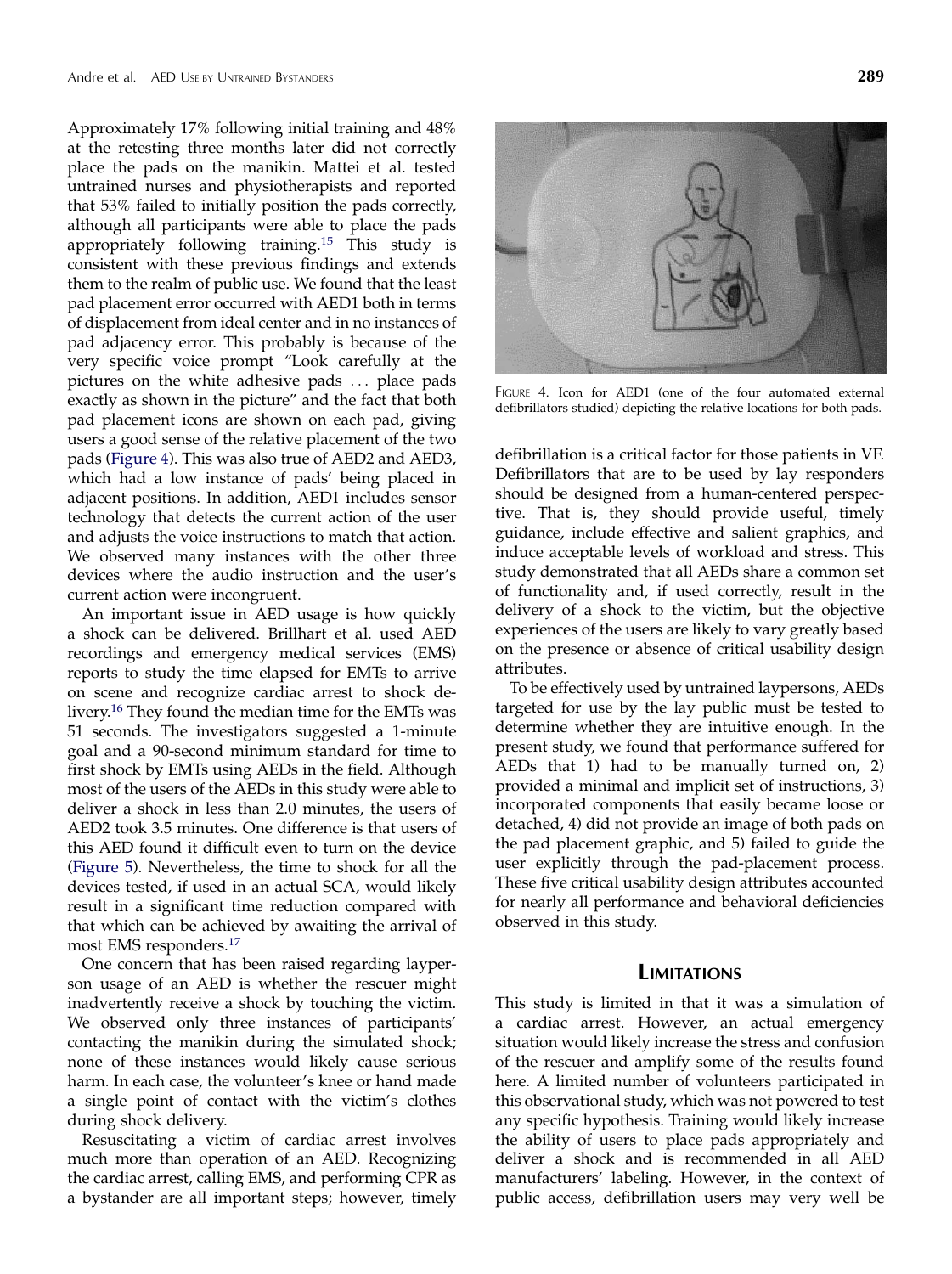<span id="page-6-0"></span>

FIGURE 5. Breakdown of automated external defibrillator (AED) tasks and timing for each device, median [interquartile range]. Note that pad application times are inclusive of all uses with pads placed on clothes and liners left in place, even if shocks were not delivered.

untrained.<sup>7</sup> Further, issues with training retention may limit the ability of a previously trained caregiver to use an AED.

## **CONCLUSIONS**

Because laypersons and innocent bystanders with no prior exposure to, training with, or understanding of AEDs may use them in public settings during an unexpected emergency, the devices must be intuitive to use. We found observable differences among the AEDs we studied and have identified a number of AED padplacement errors that could theoretically lead to ineffective defibrillation. Untrained laypersons require a categorically different level of guidance and design support than do traditional medical professionals or trained laypersons. Pad icon graphics, voice prompts, and industrial design significantly influence the ability of caregivers to deliver a shock appropriately and quickly. Although the majority of our study's rescuer volunteers were able to deploy the AED to the point of shock delivery, not all AEDs were able to guide the rescuer through AED use in a manner that would ensure the highest likelihood of successful defibrillation. We conclude that untrained laypersons can safely and effectively use an AED in the public-use context

simulated in this study only when a clear, comprehensive, and explicit instruction scheme is employed.

## References

- 1. Zheng Z, Croft JB, Giles WH, Mensah GA. Sudden cardiac death in the United States, 1989 to 1998. Circulation. 2001;104:2158–63.
- 2. Myerburg RJ. Sudden cardiac death: exploring the limits of our knowledge. J Cardiovasc Electrophysiol. 2001;12:369–81.
- 3. American Heart Association. Heart Disease and Stroke Statistics—2003 Update. Dallas, TX: American Heart Association, 2002.
- 4. Jorgenson DB, Skarr T, Russell JK, Snyder DE, Uhrbrock K. AED use in businesses, public facilities and homes by minimally trained first responders. Resuscitation. 2003;59:225–33.
- 5. Caffery S. Feasibility of public access to defibrillation. Curr Opin Crit Care. 2002;8:195–8.
- 6. Marenco JP, Wang PJ, Link MS, Homoud MK, Estes NA 3rd. Improving survival from sudden cardiac arrest, the role of the automated external defibrillator. JAMA. 2001;285:1193–200.
- 7. Caffrey SL, Willoughby PJ, Pepe PE, Becker LB. Public use of automated external defibrillators. N Engl J Med. 2002; 347:1242–7.
- 8. Gundry JW, Comess KA, DeRook FA, Jorgenson D, Bardy GH. Comparison of naive sixth-grade children with trained professionals in the use of an automated external defibrillator. Circulation. 1999;100:1703–7.
- 9. Eames P, Larsen PD, Galletly DC. Comparison of ease of use of three automated external defibrillators by untrained lay people. Resuscitation. 2003;58:25–30.